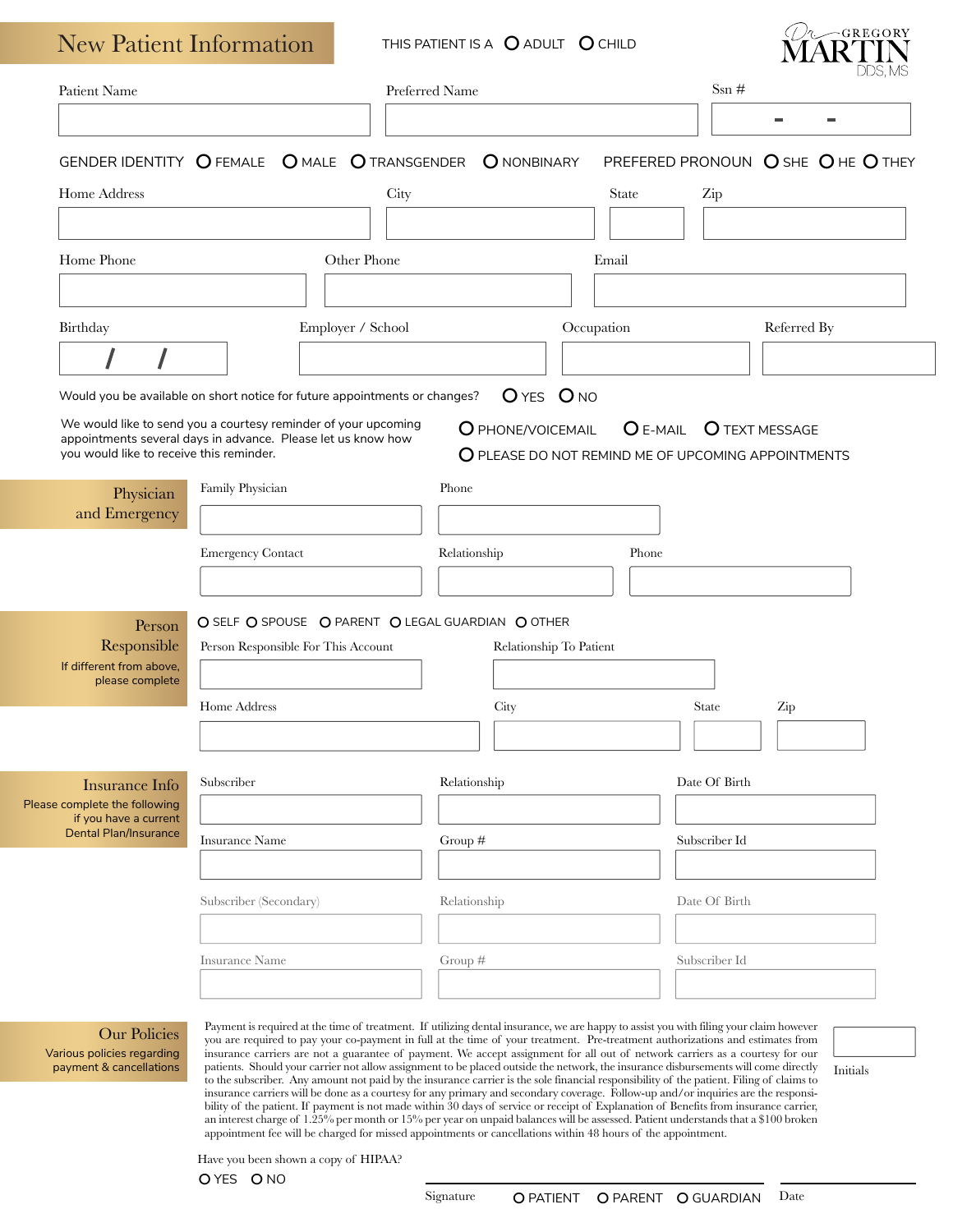

## Dental History

| 1. Do you have a dental problem that you would like to have taken care of as soon as possible? $\bigcirc$ YES $\bigcirc$ NO |
|-----------------------------------------------------------------------------------------------------------------------------|
| 2. Have you been visiting the dentist regularly prior to visiting our practice? $\bigcirc$ YES $\bigcirc$ NO                |
|                                                                                                                             |
|                                                                                                                             |
|                                                                                                                             |
|                                                                                                                             |
| 7. Do your gums bleed when you brush or floss your teeth? O YES O NO                                                        |
| 8. Do you feel any pain in your teeth? $\bigcirc$ YES $\bigcirc$ NO                                                         |
| 9. Do you think you have bad breath at times? $\bigcirc$ YES $\bigcirc$ NO                                                  |
| 10. Have you ever had an injury to your mouth or jaw? $\bigcirc$ YES $\bigcirc$ NO                                          |
| 11. Do you have any pain in your jaw joints? $\bigcirc$ YES $\bigcirc$ NO                                                   |
| 12. Do you suffer from migraine headaches? $\bigcirc$ YES $\bigcirc$ NO                                                     |
| 13. Have you had your wisdom teeth extracted? O YES O NO                                                                    |
|                                                                                                                             |
| 15. Do you grind or clench your teeth during the daytime or at night? O YES O NO                                            |
| 16. Do you smoke or use any other form of tobacco? $\bigcirc$ YES $\bigcirc$ NO                                             |
| 17. Have you noticed any lumps, growths, or sore spots in your mouth? O YES O NO                                            |
| 18 Have you ever had periodontal treatment or been referred to a periodontist? O YES O NO                                   |
| 19. Have you had any previous problems with dental treatment? $\bigcirc$ YES $\bigcirc$ NO                                  |
| 20 Are you happy with the appearance of your teeth? $\bigcirc$ YES $\bigcirc$ NO                                            |
| 21. Are you nervous about coming to the dentist or undergoing dental treatment? $\bigcirc$ YES $\bigcirc$ NO                |
| 22. Do you experience frequent dry mouth? $\bigcirc$ YES $\bigcirc$ NO                                                      |
| 23. Do you snore? O YES O NO                                                                                                |
| 24. Do you use a C-PAP machine? O YES O NO                                                                                  |
| 25. Are you interested in orthodontic clear aligner therapy to straighten your teeth? $\bigcirc$ YES $\bigcirc$ NO          |
|                                                                                                                             |

26. Are you interested in any of the following cosmetic treatments in our office? O Tooth Whitening O Cosmetic Botox O Cosmetic Filler (Juvéderm, etc.) O LaseMD Ultra Laser treatment